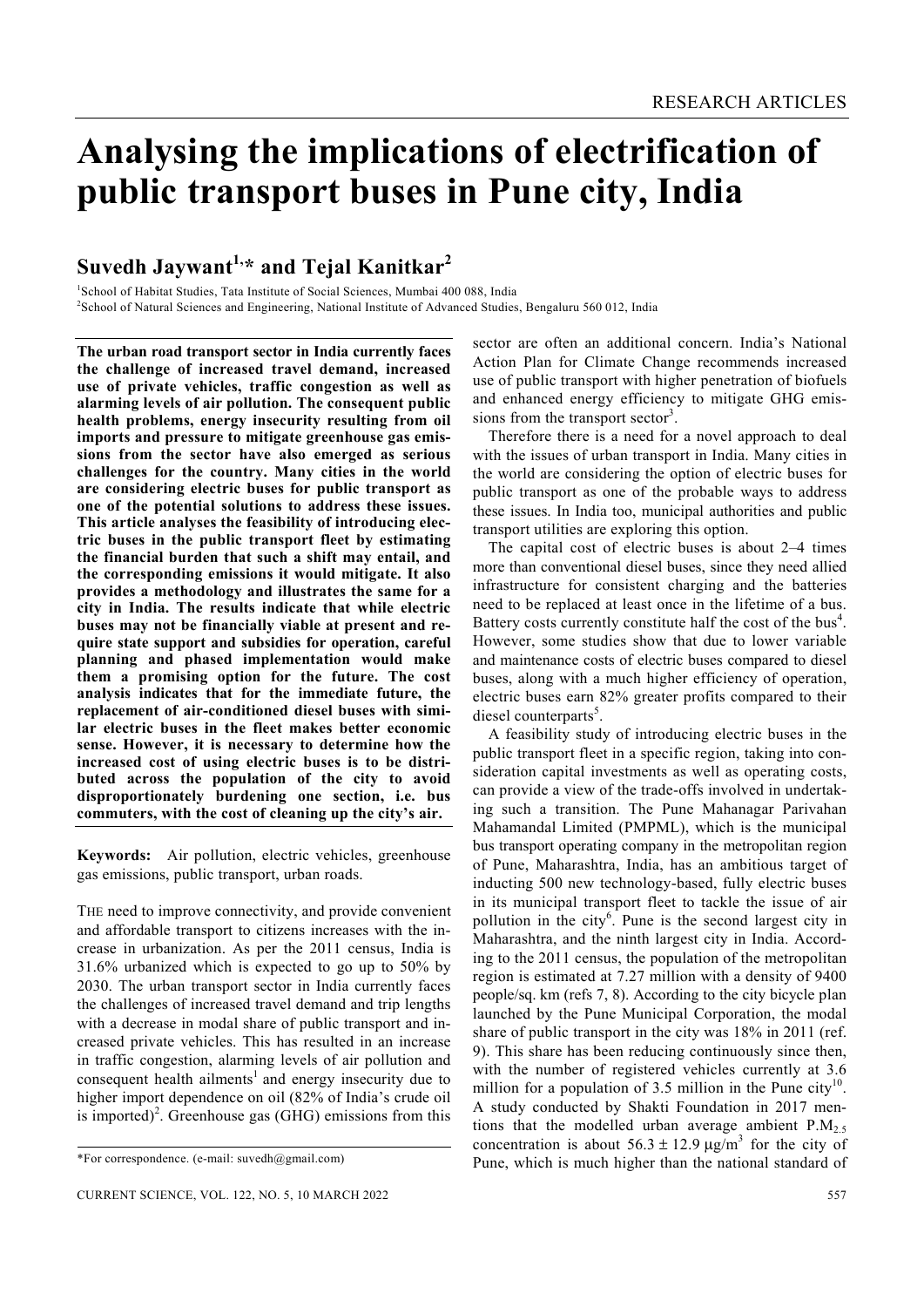$40 \mu g/m^3$  and five times that of the World Health Organization (WHO) guidelines of 10  $\mu$ g/m<sup>3</sup>. Over 24% of these emissions are from the transport sector<sup>11</sup>. The shift to buses and the purchase of 500 new electric buses is being seriously considered as a potential means to address air pollution in the city. In this article therefore, we illustrate the methodology for a feasibility study of transitioning to electricity buses for Pune city. While there are other studies conducted on electric buses in India<sup>12,13</sup>, most of these consider the indirect costs of environmental pollution to assess the viability of these buses. While it is true that there are such hidden costs, their estimation is difficult, and is usually heavily dependent on assumptions drawn based on a set of normative criteria set by the authors. The transport utility, however, does have to bear an actual cost for the shift, and while the long-term societal benefits of a cleaner local environment are undoubtedly important, for the resource-starved public utilities in Indian cities, the short-term costs of such measures are significant drivers of the decisions themselves. Arriving at feasible solutions for these utilities is often also an important determinant of the long-term sustainability of the intervention. In this study therefore, a financial analysis of electric buses for Pune city has been done, without any notional monetizing of health and other benefits, to estimate the potential financial burden, if any, on the utilities and eventually on the public transport users. This can then help us to arrive at a feasible intervention plan for cleaner public transport in the city.

 The available literature is clear on the fact that electric buses cannot just be operated independently, but require an entire ecosystem of allied infrastructure in place like batteries, charging stations and power supply $12-14$ . Thus, to study the feasibility of electric buses in India, we need estimates of the capital costs, operation and maintenance costs, availability of electricity for charging, generation mix of the electricity that will be used for charging the buses as well as cost estimates for developing charging infrastructure and other allied services for the operation of electric buses in the city.

 This article analyses the implications (in terms of costs and emissions) of introducing electric buses in the fleet of PMPML, with specific focus on answering the following key questions: (i) What are the financial implications of a shift to electric buses for the transport utility in Pune? (ii) What are the impacts of the shift on emissions and local air pollution? (iii) What are the implications on electricity supply and infrastructure to power these buses? (iv) What are the best possible strategies for transitioning to a cleaner public transport fleet?

#### **Methodology**

This study is based on an analysis of data obtained from the following main sources: Central Institute of Road Transport (CIRT), the monthly bus performance data

from PMPML, Automotive Research Association of India (ARAI), Maharashtra Electricity Distribution Company (MSEDCL) – which is the electricity distribution utility operating in the region of study, Central Electricity Authority (CEA), and the data sheets and brochures of electric bus manufacturers. The secondary data analysis has been substantiated and strengthened through interviews with subject experts in this domain, namely the chief engineer of PMPML, consultants from CIRT, and original equipment manufacturers (OEMs) for electric buses.

#### **Bus fleet analysis for Pune city**

In the first part of this study, the bus variants which can be used for intra-city transport are listed and their operational characteristics are analysed. The fleet analysis includes standard models for non-AC diesel buses, non-AC CNG buses, AC diesel buses and AC hybrid buses, all of which are currently operational in the fleet, and non-AC electric buses and AC electric buses which are planned as new additions to the fleet.

 The operational characteristics of each bus variant are analysed to arrive at the total cost of ownership (TCO) over the entire life cycle of 12 years for each bus type using eq.  $(1)$ 

$$
TCO_t = \sum_{i=1}^{12} CC_{i,t} + OE_{i,t} - F_{i,t} - B_{i,t},
$$
 (1)

where  $TCO<sub>t</sub>$  is the total cost of ownership over the entire life cycle of 12 years of bus type  $t$ ,  $\mathbf{CC}_{i,t}$  the capital cost incurred in the *i*th year for bus type *t* (including the purchase cost of the vehicle, taxes during purchase, infrastructure cost and replacement cost of battery or engine), OE*i*,*<sup>t</sup>* the operating expenses incurred in the *i*th year for bus type *t* (including interest on loan, maintenance costs, energy costs, staff costs, operating taxes and other operating expenses),  $F_{i,t}$  the funding or incentive received in the *i*th year for bus type *t* (relevant only where *t* refers to electric buses) and  $B_{i,t}$  is the social and environmental benefit in the *i*th year for bus type *t*.

The present value of TCO  $(TCO<sub>PV</sub>)$  is then calculated using a discount rate of 11%. The choice of discount rates to be used for such investments, especially in developing countries is still hotly debated. We have chosen the discount rate of 11% based on the available market rates for commercial loans that vary between 9.5% and 12.5%. The different bus variants are then compared based on the net cost per kilometre (CPK*t*), which is calculated using eq. (2).

$$
CPK_t = \frac{TCO_{PV}}{\sum_{i=1}^{12} d_{i,t}},
$$
\n(2)

558 CURRENT SCIENCE, VOL. 122, NO. 5, 10 MARCH 2022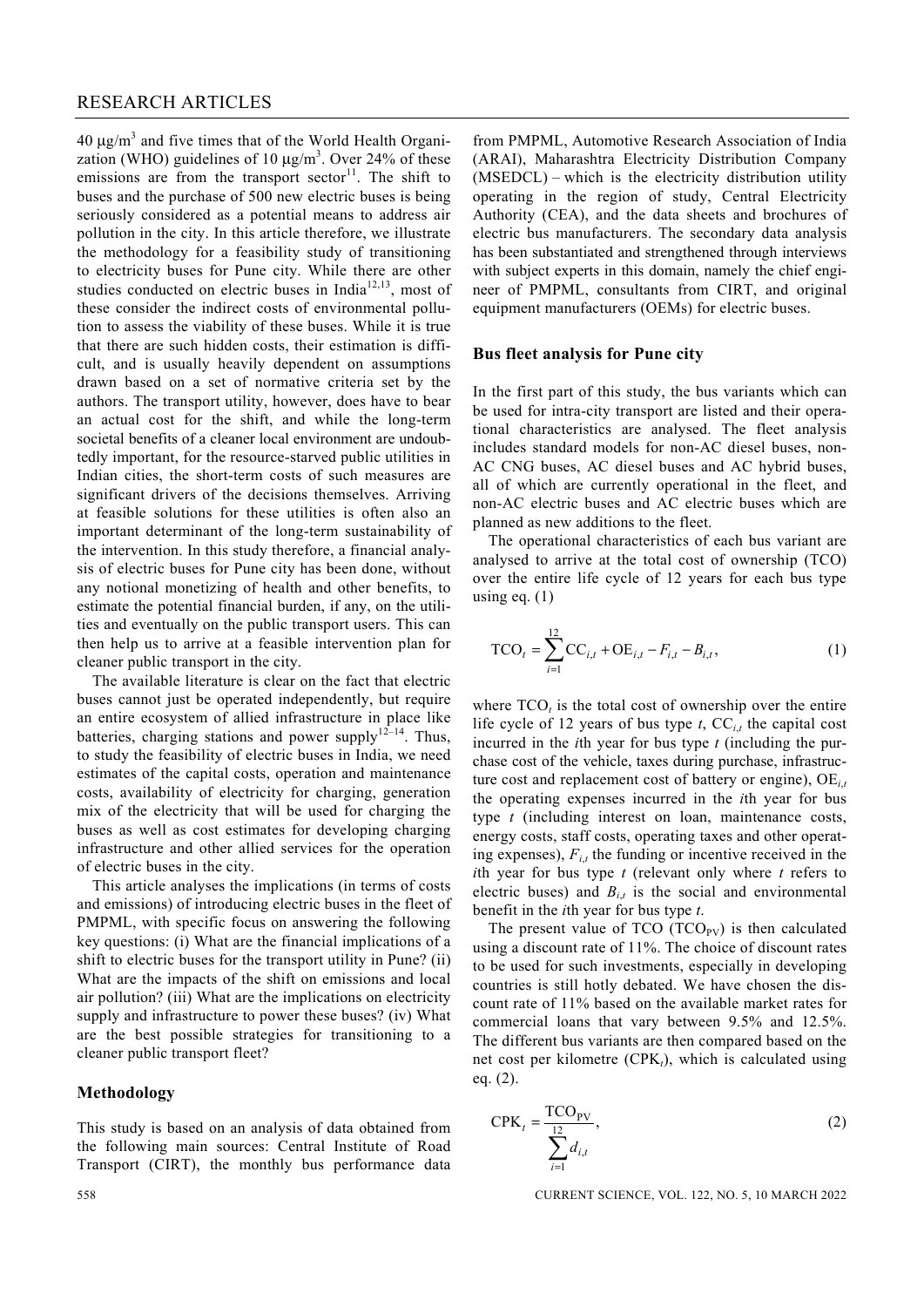| Type of expense                          | Cost                                                            | Basis of assumption                                                                                                                                               | Source                              |
|------------------------------------------|-----------------------------------------------------------------|-------------------------------------------------------------------------------------------------------------------------------------------------------------------|-------------------------------------|
| AC electric bus                          | Rs 17.5 million (inclusive of taxes and<br>an on-board charger) | A bus covers 225 km per day on an average. So a<br>bus having a maximum range of 300 km is selected.                                                              | Ref. 30                             |
| Non-AC electric bus                      | Rs 16.4 million (inclusive of taxes and<br>an on-board charger) | Non-AC electric buses are cheaper by Rs 1 million<br>compared to AC buses due to absence of the<br>air-conditioning unit. Rest of the components are<br>the same. | Interview of<br>bus<br>manufacturer |
| Cost of charging<br>infrastructure       | Rs 0.5 million per bus                                          | Charger is provided with the bus, but the infrastructure<br>to supply power needs to be installed.                                                                | Interview of<br>bus<br>manufacturer |
| Diesel non-AC bus                        | $Rs 3$ million $+$ taxes                                        | Purchase cost for Pune Mahanagar Parivahan<br>Mahamandal Limited (PMPML).                                                                                         | Interview with<br><b>PMPML</b>      |
| CNG non-AC bus                           | $Rs 5$ million + taxes                                          |                                                                                                                                                                   |                                     |
| Diesel AC bus                            | $Rs 8$ million + taxes                                          | Purchase cost for different state transport undertakings<br>in India.                                                                                             | Ref. 12                             |
| Hybrid electric bus                      | $Rs 16.7$ million + taxes                                       |                                                                                                                                                                   |                                     |
| Rate of interest and<br>discounting rate | 11%                                                             | Commercial loan is available at the rate of 9.5% to<br>12.5% per annum from nationalized banks in India.                                                          | Ref. 32                             |
| Depot infrastructure                     | $\theta$                                                        | Depot land and corresponding infrastructure required for<br>any type of bus with these physical dimensions would<br>be the same.                                  |                                     |

**Table 1.** Capital costs for different bus variants

where  $d_i$  is the total distance covered by the bus  $t$  in the *i*th year.

 Table 1 shows the capital costs for different bus variants. Table 2 shows various operating cost components required to calculate TCO of the bus and the basis of the assumptions used.

#### *Pollution and emissions analysis*

The net carbon dioxide  $(CO_2)$  emissions from diesel buses are calculated according to the methodology prescribed by the Intergovernmental panel on climate change<sup>15</sup> using eq. (3).

$$
C_{d,t} = \mathrm{ED}_d * \mathrm{CE}_{d,t} * Q_d,\tag{3}
$$

where  $C_{d,t}$  is the annual  $CO_2$  emission (kg) due to combustion of diesel in bus type  $t$ ,  $ED_d$  the energy density of diesel (MJ/l),  $CE_{d,t}$  the mass of  $CO_2$  produced per unit energy by diesel undergoing mobile combustion in bus type  $t$  (kg/MJ) and  $Q_d$  is the amount of diesel consumed (litre).

 The tail-pipe emissions of pollutants from diesel buses were calculated using eq. (4), considering the emission factors for BS-VI pollution norms according to the Indian emissions regulations booklet published by the Automotive Research Association of India  $(ARAI)^{16}$ .

$$
PEx_{d,t} = ESx_d * ED_d * Q_{d,t},\tag{4}
$$

where *x* represents the pollutant, viz. carbon monoxide (CO), nitrogen oxides (NO*x*), total hydrocarbons (THC) or particulate matter (PM),  $PEx_{d,t}$  the amount of pollutant *x* emitted by bus type *t* annually (g) due to combustion of diesel,  $ESx_d$  the emission standard of the pollutant *x* for engine (g/kWh) and  $Q_{d,t}$  is the amount of diesel consumed by bus type *t* annually (litre).

 In case of CNG buses, eq. (5) was used to calculate the emissions.

$$
PEx_{g,t} = ESx_g * D_{g,t},
$$
\n<sup>(5)</sup>

where  $PEx_{g,t}$  is the amount of pollutant *x* emitted by bus type *t* annually (g) due to combustion of CNG and  $D_t$  is the distance covered by type *t* annually (km).

 Though battery electric buses (BEBs) have zero tailpipe emissions, the battery will continue to be charged by coal-based electricity in the near future, since the Indian power sector is coal-dominant. Thus the carbon emissions during electricity generation were also considered using the  $CO<sub>2</sub>$  emissions factor of the national grid, which was taken from the  $CO<sub>2</sub>$  baseline database for the Indian Power Sector User Guide published by CEA<sup>17</sup>.

The  $CO<sub>2</sub>$  emissions were calculated using eq. (6).

$$
C_e = E * Ef,\tag{6}
$$

where  $C_e$  is the  $CO_2$  emitted annually (tonne) due to electricity generation, *E* the amount of electricity consumed annually (MWh) and Ef is the  $CO<sub>2</sub>$  emissions factor for electricity (*t*CO<sub>2</sub>/MWh).

 After comparing the different variants of buses based on TCO, the sensitivity of different cost components that affect the TCO of electric buses was estimated. Different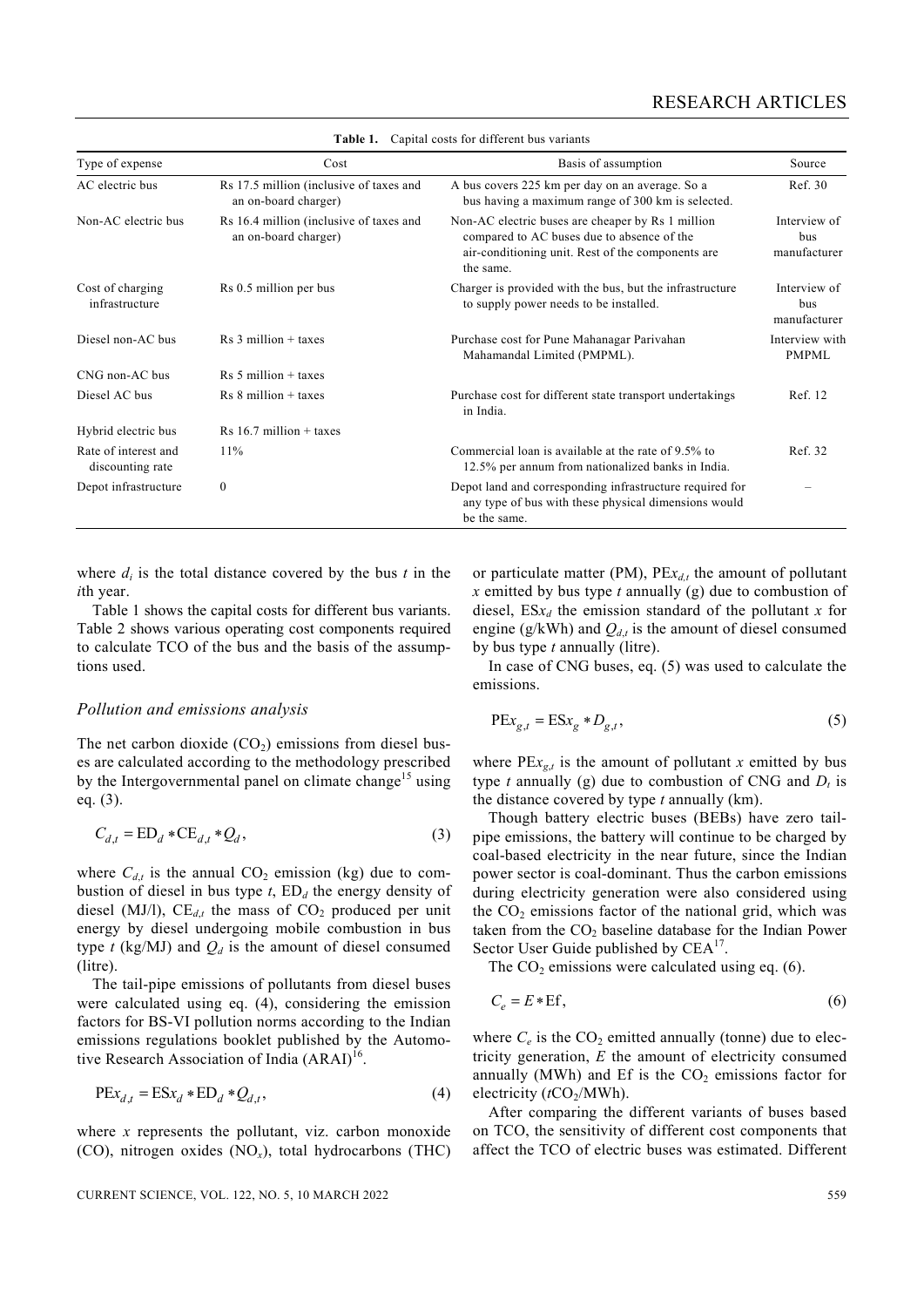| Operating cost components for different bus variants<br>Table 2.                                                                                                                                                                                                                                                                                                                                                         |                                                        |                                                                                                                                                                                                                                                                                                                              |                                    |  |  |  |
|--------------------------------------------------------------------------------------------------------------------------------------------------------------------------------------------------------------------------------------------------------------------------------------------------------------------------------------------------------------------------------------------------------------------------|--------------------------------------------------------|------------------------------------------------------------------------------------------------------------------------------------------------------------------------------------------------------------------------------------------------------------------------------------------------------------------------------|------------------------------------|--|--|--|
| Type of expense                                                                                                                                                                                                                                                                                                                                                                                                          | Cost                                                   | Basis of assumption                                                                                                                                                                                                                                                                                                          | Source                             |  |  |  |
| Engine oil, lubricants,<br>Rs 4.04 per km for diesel,<br>Rs 3.79 per km for<br>tyres, spares<br>CNG and Rs 2.42 per km<br>for electric buses<br>oil is not required                                                                                                                                                                                                                                                      |                                                        | Cost of the consumables was taken from the STU performance<br>reports published by CIRT and 5% inflation was assumed every<br>year further. Electric buses have 90% lesser moving parts<br>compared to ICE buses. So the cost of spares and lubricants for<br>electric buses is 60% compared to that of ICE buses and engine | Interview<br>(CIRT)                |  |  |  |
| Annual maintenance                                                                                                                                                                                                                                                                                                                                                                                                       | Rs 3 per km                                            | Assumed to increase by 10% every year with the age of the bus                                                                                                                                                                                                                                                                | Interview<br>(CIRT)                |  |  |  |
| AMC of charging<br>infrastructure                                                                                                                                                                                                                                                                                                                                                                                        | Rs 0.1 per kWh<br>Assumed to increase by 5% every year |                                                                                                                                                                                                                                                                                                                              | Interview<br>(CIRT)                |  |  |  |
| Staff cost                                                                                                                                                                                                                                                                                                                                                                                                               | Rs 18.12 per km                                        | According to the monthly performance reports of PMPML for<br>2018-19, the staff cost was assumed to increase by 10% every<br>year due to salary increments                                                                                                                                                                   |                                    |  |  |  |
| Operating taxes and<br>miscellaneous costs                                                                                                                                                                                                                                                                                                                                                                               | Rs 1.06 per km                                         | STU performance report for 2016-17                                                                                                                                                                                                                                                                                           | Interview<br>(CIRT) and<br>ref. 29 |  |  |  |
| CNG fuel                                                                                                                                                                                                                                                                                                                                                                                                                 | Rs 45 per kg                                           | Approximate average price of fuel in the state as charged by the<br>state-owned distribution companies                                                                                                                                                                                                                       |                                    |  |  |  |
| High-speed diesel fuel                                                                                                                                                                                                                                                                                                                                                                                                   | Rs 70 per litre                                        | Assumed to rise by 2% every year as observed in the past trends                                                                                                                                                                                                                                                              |                                    |  |  |  |
| Electricity                                                                                                                                                                                                                                                                                                                                                                                                              | Rs 6 per kWh                                           | According to the tariff order approved by the State Electricity<br>Regulatory Commission. The wheeling charges and<br>night-charging discount nullify each other                                                                                                                                                             | Ref. 34                            |  |  |  |
|                                                                                                                                                                                                                                                                                                                                                                                                                          |                                                        | Assumed to rise by 2% every year (since the same is considered<br>for diesel and CNG)                                                                                                                                                                                                                                        |                                    |  |  |  |
| Engine overhauling and<br>refurbishment                                                                                                                                                                                                                                                                                                                                                                                  | Rs 2 million                                           |                                                                                                                                                                                                                                                                                                                              | Ref. 13                            |  |  |  |
| The range of the battery goes down to 80% when it is due for<br>US\$ 350 per kWh.<br>Battery replacement<br>replacement. Current rate in the market is US\$ 220–250 per kWh.<br>These rates are<br>India imports these batteries, and the net cost becomes US\$ 350.<br>decreasing by 10%<br>Based on the international market reports, it is assumed that the<br>every year<br>battery cost goes down by 10% every year |                                                        | Interview<br>(Bus<br>manufacturer<br>and CIRT)<br>and ref. 35                                                                                                                                                                                                                                                                |                                    |  |  |  |
| Funding, incentives and<br>benefits to the<br>environment                                                                                                                                                                                                                                                                                                                                                                | $\boldsymbol{0}$                                       | The study does not consider any special funding or incentives<br>available<br>The benefits to the environment due to electric buses have been<br>calculated. However, these are not monetized and included in<br>total cost of ownership (TCO), since PMPML does not bear<br>these notional costs in monetary terms          |                                    |  |  |  |

### RESEARCH ARTICLES

scenarios were constructed to arrive at results for the financial viability of electric buses. Assuming the most ideal conditions that may exist based on a business as usual (BAU) scenario, the year by which purchasing and operating the BEBs would be at parity with Internal Combustion Engine (ICE) buses was also calculated and an implementation plan for PMPML to replace its existing fleet with electric buses was suggested, if such a transition is to be undertaken. This article suggests a methodology that can similarly be used for other metropolitan regions where a transition may be possible and planned.

#### **Data analysis and discussion**

#### *Total cost of ownership*

Figure 1 shows the TCO, present value (PV) of the TCO, and CPK at the present value of  $TCO (TCO<sub>PV</sub>)$  for a BAU scenario. In this scenario, battery costs do not change throughout the life cycle, and all other cost components vary as described in Tables 1 and 2.

 The capital expenditure for electric buses is exceedingly high compared to ICE buses, whereas the operating expenses are comparable. To know the overall impact on TCO, CPK is used as the basis for comparison. Results show that it is economical to buy pure electric AC buses instead of diesel or hybrid AC buses. Non-AC electric buses are more expensive compared to their non-electric counterparts by Rs 9 per kilometre.

 Table 3 shows the break-up of all cost components of different bus variants. The benefit of having a low operating expense for electric buses is compromised by the high capital cost, which is 22% of the TCO compared to 6– 10% in case of conventional non-AC buses, and the battery replacement cost which is 12% of the TCO compared to 2–3% cost for engine overhauling in conventional buses.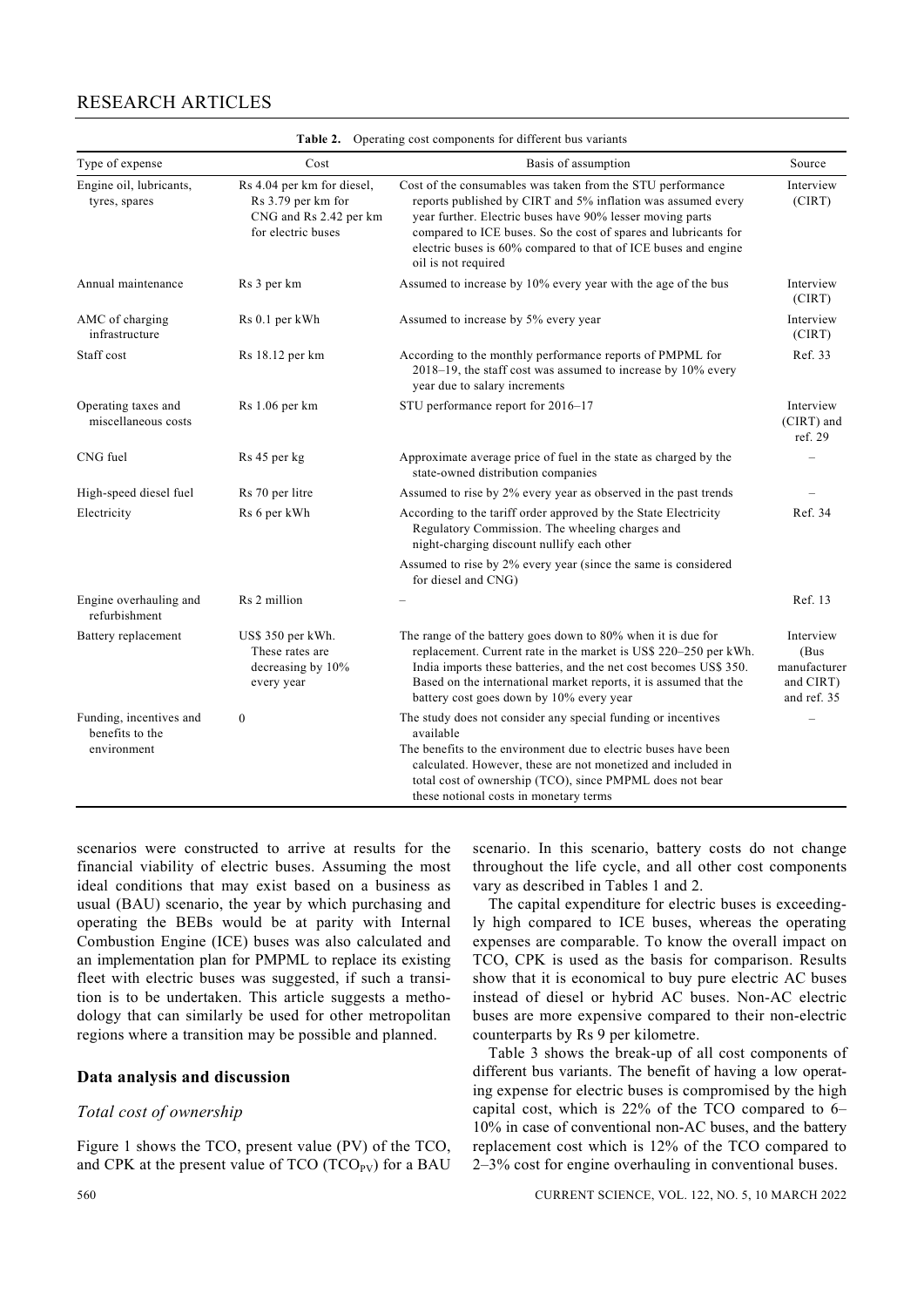|                    | Type of expense                                                                          | Diesel<br>non-AC | CNG<br>non-AC  | Diesel<br>AC   | Hybrid<br>AC   | Electric<br>AC | Electric<br>non-AC |
|--------------------|------------------------------------------------------------------------------------------|------------------|----------------|----------------|----------------|----------------|--------------------|
| Bus parameters     | Length of the bus $(m)$                                                                  | 12               | 12             | 12             | 12             | 12             | 12                 |
|                    | Bus runs (km per day)                                                                    | 220              | 220            | 220            | 220            | 220            | 220                |
|                    | Number of the days the bus is on the road (days)                                         | 340              | 340            | 340            | 340            | 340            | 340                |
|                    | Annual distance covered (km)                                                             | 74,800           | 74,800         | 74,800         | 74,800         | 74,800         | 74,800             |
|                    | Lifetime distance covered (km)                                                           | 897,600          | 897,600        | 897,600        | 897,600        | 897,600        | 897,600            |
|                    | Life of the bus (years)                                                                  | 12               | 12             | 12             | 12             | 12             | 12                 |
|                    | Battery replacement/engine overhauling (years)                                           | 6                | 6              | 6              | 6              | 6              | 6                  |
| Capital expense    | Net cost of bus (inclusive of taxes; Rs million)                                         | 3.84             | 6.40           | 10.24          | 21.38          | 17.50          | 16.40              |
|                    | Depot land required (acre)                                                               | 0.00             | 0.00           | 0.00           | 0.00           | 0.00           | 0.00               |
|                    | Depot civil infrastructure cost (Rs million)                                             | 0.00             | 0.00           | 0.00           | 0.00           | 0.00           | 0.00               |
|                    | Net cost of battery replacement (Rs million)                                             | 0.00             | 0.00           | 0.00           | 1.39           | 92.51          | 92.51              |
|                    | Slow charging infrastructure (Rs million)                                                | 0.00             | 0.00           | 0.00           | 0.00           | 0.50           | 0.50               |
| Operating expenses | $O&M$ costs per km $(Rs)$                                                                | 7.04             | 6.79           | 7.04           | 6.79           | 5.42           | 5.42               |
|                    | Personnel cost per km (Rs)                                                               | 18.12            | 18.12          | 18.12          | 18.12          | 18.12          | 18.12              |
|                    | Interest on debt $(\% )$                                                                 | 11               | 11             | 11             | 11             | 11             | 11                 |
|                    | Fuel charges per km (Rs)                                                                 | 21.88            | 15.20          | 35.00          | 14.00          | 6.69           | 6.10               |
|                    | Operating taxes and miscellaneous expenses<br>per km (Rs)                                | 1.06             | 1.06           | 1.06           | 1.06           | 1.06           | 1.06               |
|                    | Insurance premium (percentage of capital cost)                                           | $\overline{2}$   | $\overline{c}$ | $\overline{2}$ | $\overline{c}$ | $\overline{c}$ | $\overline{c}$     |
| <b>TCO</b>         | Total capital expenditure (Rs million)                                                   | 5.84             | 8.40           | 12.24          | 23.51          | 27.25          | 24.74              |
|                    | Total operating expenditure (Rs million)                                                 | 62.30            | 56.31          | 77.97          | 62.14          | 52.92          | 50.25              |
|                    | TCO (Rs million)                                                                         | 68.14            | 64.71          | 90.21          | 85.66          | 80.17          | 75.09              |
|                    | Present value of the total cost of ownership<br>over 12 years ( $TCO_{PV}$ ; Rs million) | 35.31            | 34.33          | 49.03          | 50.32          | 45.13          | 42.26              |
|                    | Net cost of operation per bus per km at the<br>present value (CPK; Rs)                   | 39.34            | 38.25          | 54.63          | 56.07          | 50.28          | 47.07              |

**Table 3.** Total cost of ownership of various bus variants for the business-as-usual scenario



**Figure 1.** Break-up of cost components of total cost of ownership for different bus variants (Rs million).

CURRENT SCIENCE, VOL. 122, NO. 5, 10 MARCH 2022 561

 Life-cycle cost analysis of different bus variants shows that cost of electric buses is significantly high in the first year and seventh year due to the equity component of the capital cost and battery cost respectively. The cost falls steeply thereafter and reduces to below that of conventional buses in the 6th and 12th years, once the debt is repaid. Based on this, it is observed that operating cost of BEBs is low compared to ICE buses. Figure 2 shows a graph of the life-cycle cost of different bus variants calculated over 12 years.

 A similar study conducted for electric buses in Delhi pointed out that the TCO of CNG was Rs 626 million and that of electric bus was Rs 783 million over the period of 12 years. The analysis showed that procurement cost of electric buses was four times that of CNG buses, with the operational costs of electric buses being 3% more at Rs 46.02/km compared to CNG buses with an operating cost of Rs 44.47/km. However, electric buses showed huge savings of 45% on maintenance cost at Rs 8.47/km against Rs  $14.91/km$  of CNG buses<sup>18</sup>.

 A study carried out by Centre for Science Technology and Policy  $(CSTEP)^{12}$  for electric buses in Bengaluru, Karnataka calculated TCO to be Rs 33.3 million for diesel non-AC buses, Rs 62.6 million for diesel AC buses, Rs 65.5 million for hybrid AC buses and Rs 80.1 million for electric AC buses over a period of 10 years. The study further stated that capital cost of electric AC buses was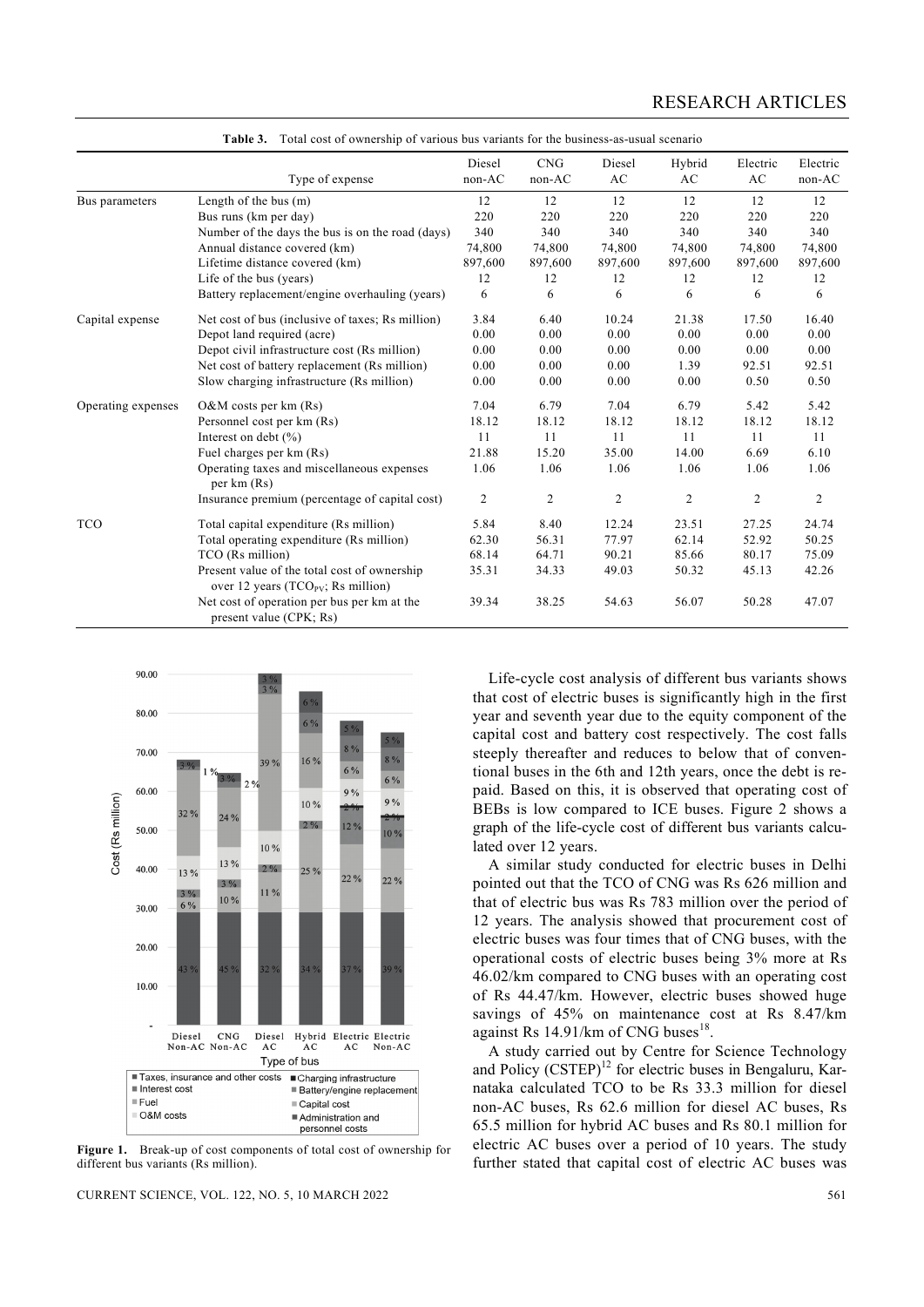

**Figure 2.** Distribution of life-cycle cost of different bus variants (Rs million).

37% of the TCO, whereas for diesel buses it was just 9%. The study assumed that the battery price would be 50% of the present market price at the time of battery replacement. Further, the sensitivity of several factors such as variations in capital cost, interest rate, daily run, fuel price and battery replacement cost on TCO was analysed. The TCO of electric buses was Rs 95/km against Rs 74/km for diesel buses, when the best-case scenario was considered, i.e. diesel costs are high, battery rates are low, interest rates are low and subsidy is availed for electric buses from the Government. However, in the pragmatic scenario, the TCO of electric buses is as high as Rs 103/km compared to Rs 66/km for diesel buses. The societal costs were included in the TCO, i.e. the cost of carbon emissions and noise pollution-related health costs were added in the  $TCO<sup>12</sup>$ . Studies on electric buses in Finland, and California, USA also showed that the lifecycle costs of electric buses were heavily impacted by capital costs, including purchase costs of the buses and charging devices, and over the 12 years of service life, electric buses could have slightly lower life-cycle costs than diesel buses, but on an average they had 7% higher life-cycle  $costs<sup>19</sup>$ .

 There is a minor difference between the CPK of electric AC and non-AC buses (Table 3). So electric AC buses are considered next in the analysis. It is assumed that urban transport utilities would eventually want to transition to AC buses as these would provide better passenger comfort, thus encouraging more commuters to shift to public transport.

#### *Emissions from different bus models*

The net  $CO<sub>2</sub>$  emissions from diesel buses were calculated using eq. (3). For this, the product of energy density of diesel  $(ED<sub>d</sub>)$  and mass of  $CO<sub>2</sub>$  per unit energy by diesel undergoing mobile combustion  $(CE_{dt})$  was considered to be 10.131 kg/gallon, i.e. 0.276 kg/litre (ref. 20). Other pollutants emitted from diesel buses were estimated according to the Bharat Stage-VI emission standards for the steady state, as stated by ARAI (ref. 16). In case of transient state, the emission factors are much higher.

 For CNG buses, the emission standards were taken from the working paper on exhaust emissions of transit buses by EMBARQ (ref. 21).

 Table 4 shows the tail-pipe emissions from different bus variants. In case of Indian cities, the actual emissions would be higher due to congestion on the roads.

 A well-to-wheel analysis of the emissions of running a bus includes analysing the emissions from well-to-tank which includes emissions during feedstock production, transportation, fuel production and fuel distribution, and tank-to-wheel which includes emissions during fuel utilization to move the vehicle<sup>22</sup>. Analysing well-to-tank emissions for different fuel components is outside the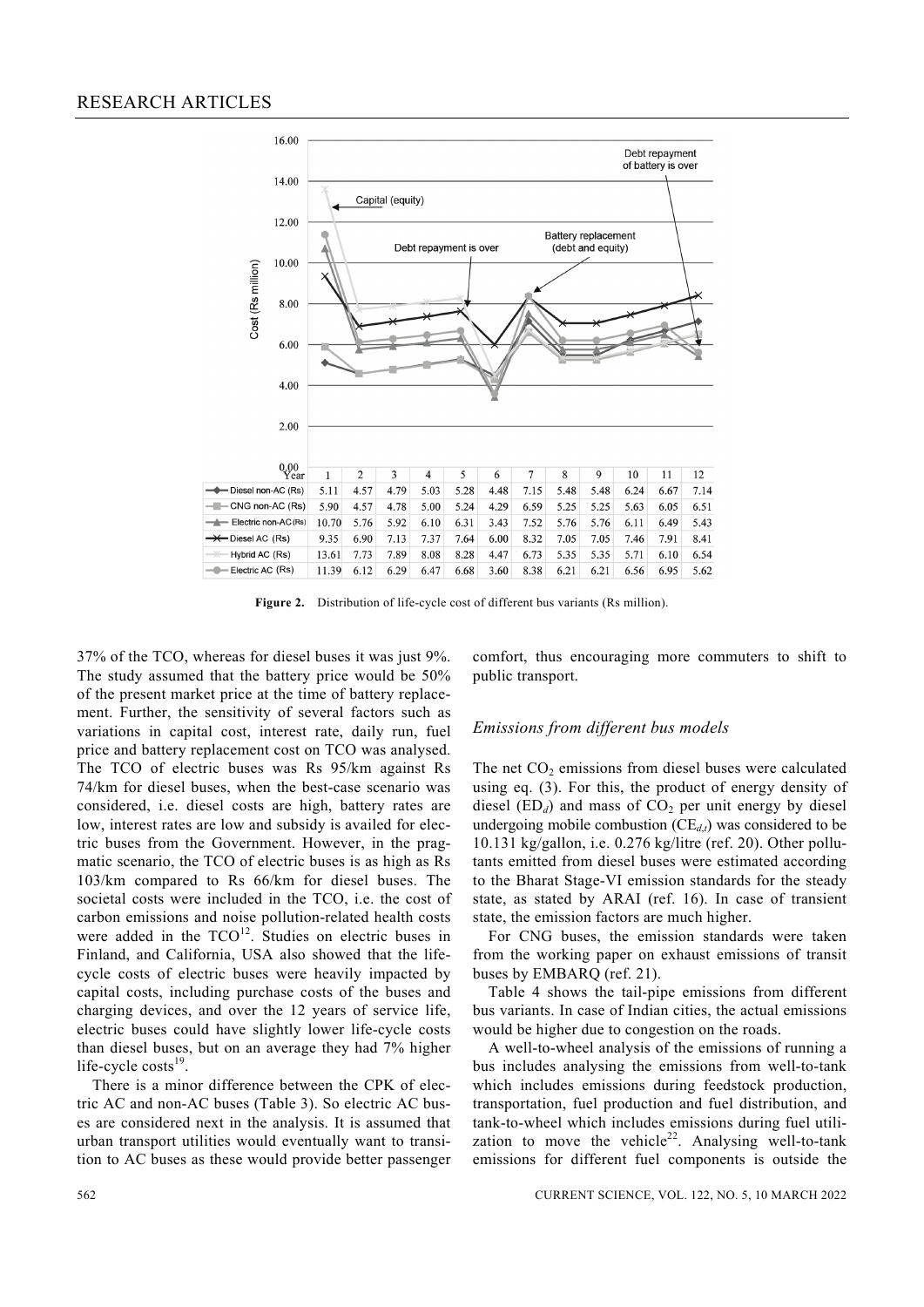|                 | таніс 4.                         |           | - EMISSIONS TIONI QHICICHI DUS VAHAMIS                               |           |           |
|-----------------|----------------------------------|-----------|----------------------------------------------------------------------|-----------|-----------|
| Type of bus     | $CO2$ emissions<br>(tonnes/year) | (kg/year) | CO emissions THC emissions $NOx$ emissions PM emissions<br>(kg/year) | (kg/year) | (kg/year) |
| Diesel non-AC   | 62.55                            | 351.51    | 30.46                                                                | 93.74     | 2.34      |
| CNG non-AC      | 20.82                            | 237.86    | 29.70                                                                | 172.41    | 1.80      |
| Electric non-AC | 0.00                             | 0.00      | 0.00                                                                 | 0.00      | 0.00      |
| Diesel AC       | 100.08                           | 562.42    | 48.74                                                                | 149.98    | 3.75      |
| Hybrid AC       | 40.03                            | 224.97    | 19.50                                                                | 59.99     | 1.50      |
| Electric AC     | 0.00                             | 0.00      | 0.00                                                                 | 0.00      | 0.00      |

**Table 4.** Emissions from different bus variants

**Table 5.** CPK for different financing scenarios

|                                               | Business as usual            |                              |                                           |                |                               |
|-----------------------------------------------|------------------------------|------------------------------|-------------------------------------------|----------------|-------------------------------|
| Scenario                                      | scenario                     | Scenario 1                   | Scenario 2                                | Scenario 3     | <b>CNG</b>                    |
| Capital structure                             | $30\%$ equity;<br>$70%$ debt | $30\%$ equity;<br>$70%$ debt | $30\%$ equity;<br>70% interest-free loans | Capital grants | $30\%$ equity;<br>$70\%$ debt |
| Rate of interest/discounting per annum $(\%)$ | 11                           |                              |                                           | 11             | 11                            |
| Tenure of loan (years)                        |                              |                              |                                           | NA             |                               |
| Financing for battery replacement             | Same as bus                  | Same as bus                  | Same as bus                               | Capital grants | $100\%$ equity                |
| Total capital expenses (Rs million)           | 27.25                        | 22.21                        | 22.21                                     | 0.00           | 8.40                          |
| Total operating expenses (Rs million)         | 52.92                        | 51.68                        | 46.32                                     | 46.82          | 56.31                         |
| TCO (Rs million)                              | 80.18                        | 73.90                        | 68.56                                     | 46.82          | 64.70                         |
| Present value of TCO (Rs million)             | 45.13                        | 43.52                        | 38.69                                     | 25.38          | 34.33                         |
| CPK(Rs)                                       | 50.28                        | 47.37                        | 43.10                                     | 28.28          | 38.25                         |

scope of the paper. Here we focus mainly on tail-pipe emissions (tank-to-wheel), as these are the main source of pollution in the cities. Well-to-tank emissions are not relevant to the problem of city transport. It is a problem at a much larger level, since the emissions at the places where the manufacturing takes place have to be considered. As in this case, an electric bus consumes around 82,198 units (kWh) of electricity per year. According to eq. (6), carbon emissions due to electricity required to charge the batteries of AC electric buses are 59.26 tCO<sub>2</sub>/year, whereas those from non-AC electric buses are  $53.93$  tCO<sub>2</sub>/year. Thus, given the current mix of electricity supplied through the grid, electric buses would not contribute significantly to climate-change mitigation considering well-to-wheel emissions at this point of time. In some countries, like China, the net emissions were reduced by 19–35% (ref. 23), whereas in countries like Australia the net emissions had increased by  $1.2-1.4$  times<sup>24</sup>. To achieve the goal of reducing the net carbon emissions by a shift to electric buses, a shift in grid-based supply is also required. However, as shown in Table 4, electric buses have a significant potential to mitigate the consequences arising from tail-pipe emissions, contributing to a cleaner local environment.

 A similar study conducted by Shakti Foundation with CSTEP for electrification of public transport buses in Bengaluru<sup>12</sup> and with India Smart Grid Forum for Kolkata<sup>13</sup> reported that replacing a diesel AC bus with an electric AC bus mitigated tail-pipe carbon emissions by 79.19 and 87.1  $tCO<sub>2</sub>$  annually in Bengaluru and Kolkata respectively. Another study done for Delhi found that replacing a single CNG bus by an electric bus in passenger transport could

CURRENT SCIENCE, VOL. 122, NO. 5, 10 MARCH 2022 563

mitigate 48.9 tCO2, 120 kg of CO, 364 kg of NO*x*, 99 kg of CH4, 34 kg of PM and around 60 kg of hydrocarbons annually $18$ .

#### *Scenarios for financing*

TCO is affected by the interest on debt for bus purchase and battery replacement to a large extent (around 8% of TCO for electric buses compared to 2% in case of CNG). Hence, different financing scenarios were explored as shown in Table 5, assuming that the battery costs will reduce in the future as projected.

 CPK can reduce by almost Rs 3 compared to the BAU scenario, if the battery rates are reduced as projected (scenario 1). Further, if PMPML gets interest-free loans for procuring electric buses as an incentive for moving towards cleaner energy use, CPK can reduce to Rs 43.10, which means that PMPML would pay Rs 4/km towards interest on the debt at current financing conditions with projected battery prices. Thus, having an alternative funding mechanism like interest-free loans for PMPML can help in decreasing the overall CPK substantially, with enhanced passenger comfort and safety. If PMPML receives capital grants from the Government as mentioned in scenario 3, the AC electric buses can run at much lower costs (only operating expenses) compared to non-AC CNG buses.

 The present FAME II scheme of the Central Government aims at providing a capital subsidy of Rs 5 million per bus for 7090 buses in the country, which would cost the Government Rs 3.5 billion (ref. 25). Capital cost of an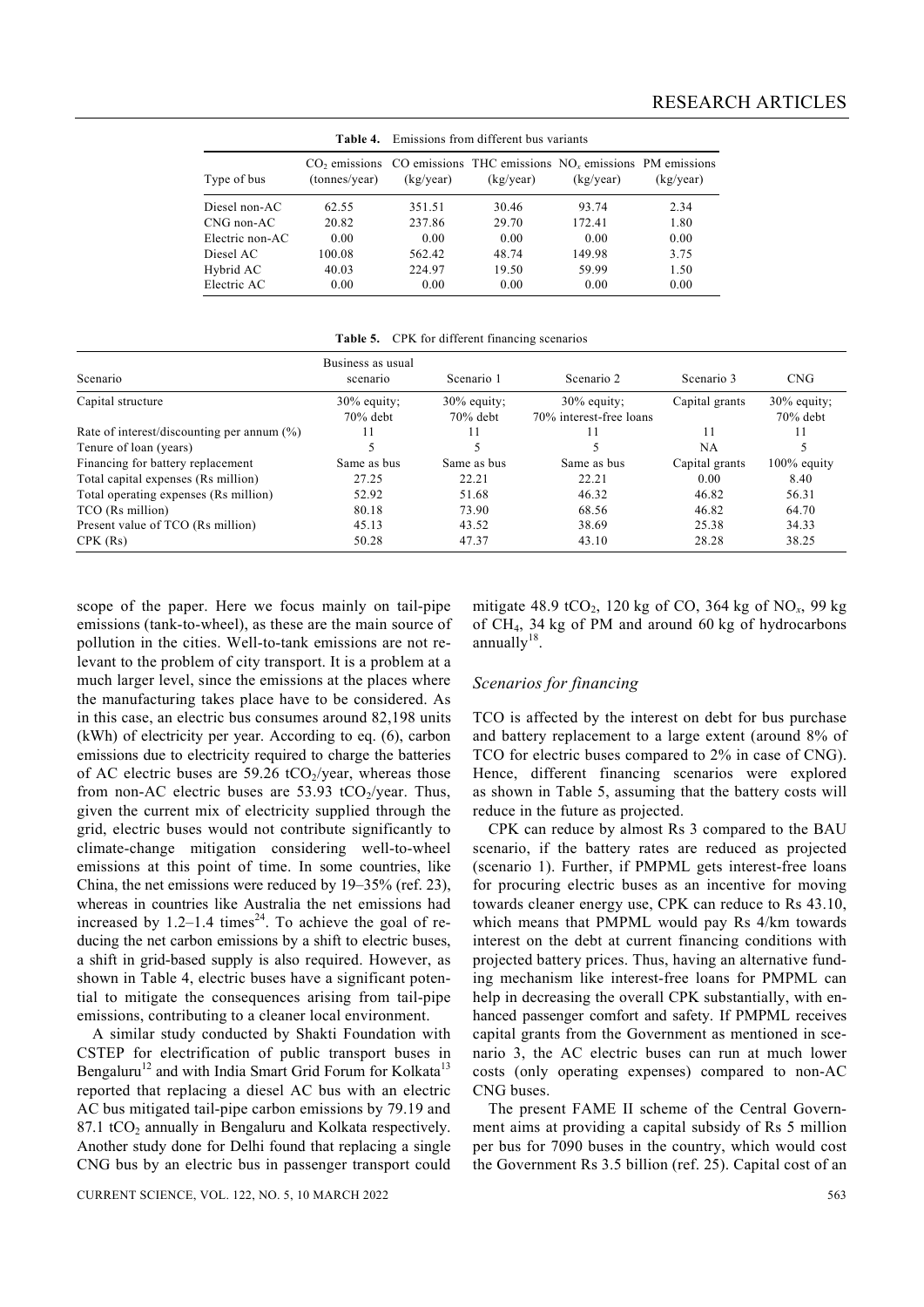electric bus is around three times that of a conventional bus; so the expenditure involved is significant. Capital grants will provide tail-pipe emission-free buses, but by indirectly burdening citizens. Therefore, it may be opportune to explore alternative methods such as taxation of private cars and polluting vehicles, to finance these capital grants.

 The first phase of the FAME scheme of the Indian Government had offered 60% of the purchase cost up to Rs 10 million as an incentive, which was given to a selected few cities<sup>26</sup>. The second phase of the scheme offered an incentive of Rs 5 million for Pune city as an incentive to procure 150 buses $^{27}$ . While the Maharashtra State Government has offered a subsidy of Rs 2 million per bus for the first 1000 electric buses in the state, different state Governments are coming up with such schemes at the state level<sup>28</sup>. This may seem a good start for electrification of public transport buses, but for a country whose total fleet strength was 149,095 ICE buses in 2016–17 (ref. 29), providing incentives for 5595 buses does not seem to be a sustainable solution. It is possible to explore options of financing through multilateral funds such as the green climate fund for such schemes.

#### *Pessimistic scenario (battery is replaced after every three years)*

If the battery is replaced after every three years instead of seven, it cannot be procured through a five-year debt cycle, and thus it is assumed that the battery replacement is done by 100% equity. Figure 3 shows the life-cycle costs of electric buses when the battery is changed after every three years compared to the life-cycle cost of CNG buses. If the battery is replaced after every three years, CPK at the present value of TCO is estimated at Rs 52.64, which is still less than the conventional diesel AC buses but not comparable to CNG buses. Thus in this scenario, it would not be economically feasible to have electric buses soon.

#### 140.00 Electric:<br>TCO = Rs 81.71 million Rs) 120.00  $CPK = Rs 52.64$  million Cost per kilometre (CPK, 100.00 80.00 60.00 40.00 CNG:<br>TCO = Rs 34.15 million<br>CPK = Rs 36.87 million 20.00 -CNG non-AC ----Flectric AC ₹0.00  $\overline{2}$  $\overline{\mathbf{3}}$  $\overline{4}$  $\overline{\mathbf{S}}$  $\overline{9}$  $10$  $11$  $12$ Years

Figure 3. Life-cycle cost of electric buses for battery replacement after every three years.

#### *Parity check with CNG buses*

With battery prices assumed to decrease and the overall cost of electric buses also expected to reduce, we have assumed 10% reduction in the electric bus prices and 2% rise in the price of conventional CNG buses every year. We have estimated the parity of costs between these two bus types using the assumptions mentioned in the methodology.

 Figure 4 provides a comparison of CPK of electric buses and CNG buses purchased over various years. The net CPK is calculated based on the present value of the TCO of the bus with the year of procurement as the base year.

 With these assumptions, which are highly favourable to electric buses, the cost of electric AC buses becomes comparable to that of conventional CNG, non-AC buses by 2022–23. Till 2023, therefore, any decision taken for a transition based on other benefits of the buses, such as reduction on local environmental pollution, would still add to the cost and decisions would have to be made as to who will bear this additional cost.

#### *Phase-wise electrification of the existing fleet*

Analysis in the previous section showed that cost of AC electric buses may become comparable with non-AC, CNG buses by 2023, and thus fleet replacement may be considered by 2023 or later. Even so, at projected rates, a 12 m long electric AC bus would cost Rs 1.15 billion in 2023 and the cost of replacing the entire fleet of 1465 buses with electric buses at one go would be Rs 16.74 billion. This would put a huge burden on PMPML in a single year and thus a phase-wise replacement of the existing fleet is recommended, as is the normal practice.

 The depot-wise route list of PMPML shows that there are total 2098 buses in its fleet, of which 1445 are owned by PMPML and 653 buses are hired on gross cost



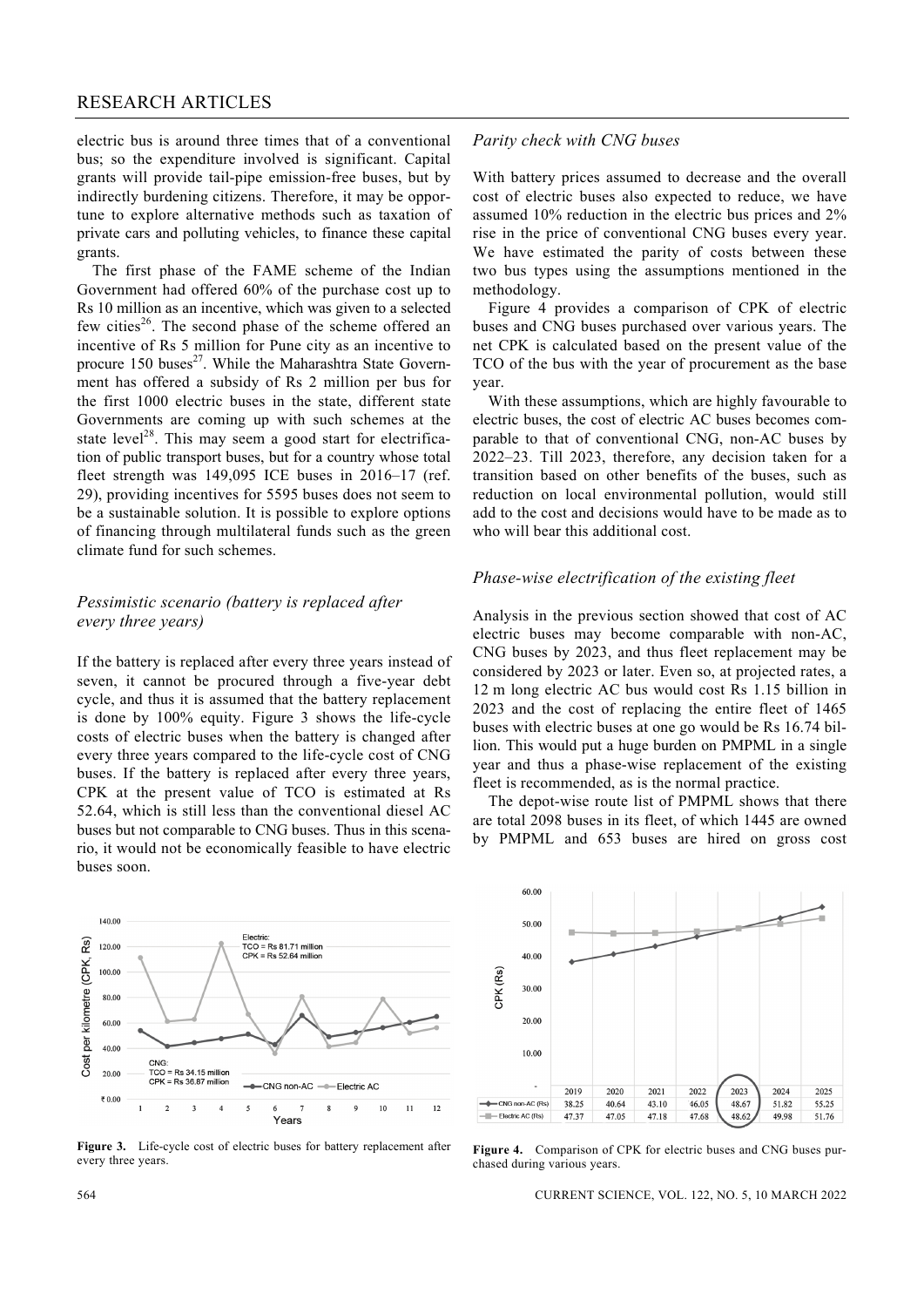| Daily distance covered and bus age profile<br>Table 6. |                 |                   |      |                                  |  |  |  |  |
|--------------------------------------------------------|-----------------|-------------------|------|----------------------------------|--|--|--|--|
| Daily distance covered by the buses                    | Bus age profile |                   |      |                                  |  |  |  |  |
| Distance range                                         | Fleet strength  | Age group (years) |      | Fleet strength Emission standard |  |  |  |  |
|                                                        |                 | $0 - 5$           | 212  | <b>BS-IV</b>                     |  |  |  |  |
| Up to $150 \text{ km}$                                 | 109             | $6 - 10$          | 713  | <b>BS-III</b>                    |  |  |  |  |
| $151 - 300$ km                                         | 1024            | $11 - 12$         | 313  | BS-III                           |  |  |  |  |
| Above 300 km                                           | 244             | $13 - 15$         | 180  | BS-II                            |  |  |  |  |
| Monthly contract                                       | 35              | Above 15          | 28   | BS-II                            |  |  |  |  |
| Off-road                                               | 687             | Hired             | 653  | BS-III                           |  |  |  |  |
| Total                                                  | 2099            | Total             | 2099 |                                  |  |  |  |  |

|  |  | <b>Table 6.</b> Daily distance covered and bus age profile |  |  |
|--|--|------------------------------------------------------------|--|--|
|--|--|------------------------------------------------------------|--|--|

| Bus specification                            | (kWh) | (km) | Battery capacity Range Price as of April 2018<br>(Rs million) |
|----------------------------------------------|-------|------|---------------------------------------------------------------|
| $12 \text{ m}$ long, $900 \text{ mm}$ height | 125   | 150  | 8.8                                                           |
| $9 \text{ m}$ long, 650 mm height            | 162   | 200  | 12.3                                                          |
| 12 m long, 400 mm height                     | 320   | 300  | 175                                                           |

|  |  |  |  |  |  | <b>Table 8.</b> Potential plan for replacement of existing buses with electric buses |
|--|--|--|--|--|--|--------------------------------------------------------------------------------------|
|--|--|--|--|--|--|--------------------------------------------------------------------------------------|

|                |      | No. of |                                             |                                                                                                                                                              |
|----------------|------|--------|---------------------------------------------|--------------------------------------------------------------------------------------------------------------------------------------------------------------|
| Phase          | Year | buses  | Bus type                                    | Description                                                                                                                                                  |
|                | 2019 | 62     | 12 m long, 150 km range                     | Buses procured between 2000 and 2004. Replace oldest buses which are mostly<br>deployed on shorter routes. This will also reduce the initial high investment |
|                |      | 45     | $12 \text{ m}$ long, $300 \text{ km}$ range |                                                                                                                                                              |
|                | 2020 | 101    | 12 m long, 300 km range                     | Buses procured in 2005–06 (That would have completed 14 years 2020)                                                                                          |
|                | 2021 | 267    | 12 m long, 300 km range                     | Buses procured in 2007–08 (That would have completed 13 years by 2021)                                                                                       |
|                |      | 45     | 9 m long, 200 km range                      |                                                                                                                                                              |
| $\overline{4}$ | 2022 | 227    | $12 \text{ m}$ long, $300 \text{ km}$ range | Buses procured in 2009–10                                                                                                                                    |
| 5              | 2023 | 217    | 12 m long, 300 km range                     | Buses procured in 2011                                                                                                                                       |
| 6              | 2024 | 269    | $12 \text{ m}$ long, $300 \text{ km}$ range | Buses procured in 2012                                                                                                                                       |
|                | 2027 | 11     | $12 \text{ m}$ long, $300 \text{ km}$ range | Buses procured in 2015                                                                                                                                       |
| 8              | 2030 | 201    | $9 \text{ m}$ long, 200 km range            | Buses procured in 2018                                                                                                                                       |

contract (GCC) basis. Table 6 shows the profile of buses based on the age and distance covered.

 The DHI website has a list of electric bus models in India30. Based on the distance covered, battery capacity needed, and size of the bus corresponding to the existing fleet, three models were selected. Table 7 shows their specifications.

 Considering the age, distance covered, available models and cost, Table 8 shows a potential plan for replacement. We do not argue that this is the only or the most optimal plan for transition. However, it provides an illustration of the possible consideration of parameters when the transition is undertaken.

 Based on the assumptions made in this study, the TCO for these buses is calculated and represented in 2019 value terms. Table 9 shows the total cost of replacement of the entire fleet of 1445 buses owned by PMPML with air-conditioned electric buses of similar capacity and features. The total cost of replacement of the entire existing fleet of PMPML would be Rs 12.04 billion, as calculated in 2019 value terms.

 Table 10 shows the tail-pipe emissions (tonne/annum) that can be mitigated if the utility shifts to electric buses. The calculations were done according to the emission factor for the current fleet of buses under the norms of the Indian emissions regulations<sup>16</sup> and exhaust emissions of transit buses $^{21}$ .

 Replacement of conventional buses by electric buses in the PMPML fleet can help mitigate about 1 million tonnes (mt) of  $CO<sub>2</sub>$  emissions, 680 tonnes of carbon monoxide, 190 tonnes of hydrocarbons, 1250 tonnes of nitrous oxides and 26 tonnes of PM emissions within the city of Pune every year. This does not account for the increase in  $CO<sub>2</sub>$  emissions at the site of electricity generation, as discussed in the previous section.

 Considering that electricity to charge these buses will be generated mainly using coal, gradual mitigation of carbon emissions reaching 1 mt of  $CO<sub>2</sub>$  per year once all buses are replaced after 11 years may not seem substantial. However, as stated earlier, in India the attraction to electric vehicles is not driven so much by the prospect of lower carbon emissions, but by the promise of a cleaner local environment due to zero tail-pipe emissions.

#### *Effect on electricity consumption*

Adding the electricity consumed by each bus for charging the battery per day, Table 11 gives the cumulative additional demand that the city will have to cater to.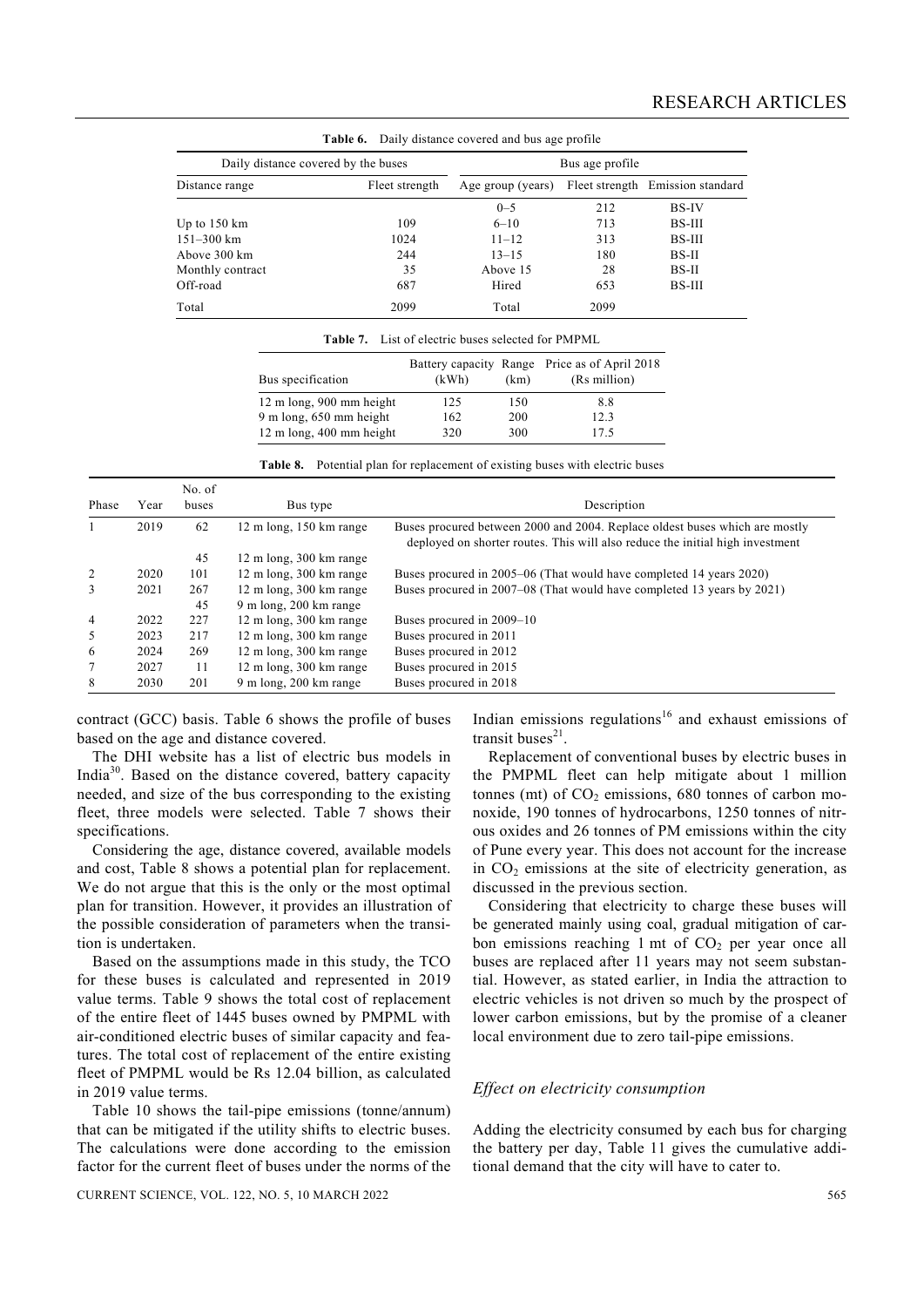|                 |                 | Net expense (Rs million) |                      | Present value of net expense (Rs million) |                    |                      |       |
|-----------------|-----------------|--------------------------|----------------------|-------------------------------------------|--------------------|----------------------|-------|
| Phase<br>(year) | No. of<br>buses | Capital<br>expense       | Operating<br>expense | Total                                     | Capital<br>expense | Operating<br>expense | Total |
| 1(2019)         | 107             | 17.5                     | 48.5                 | 65.9                                      | 12.9               | 24.9                 | 37.8  |
| 2(2020)         | 101             | 24.3                     | 66.8                 | 91.1                                      | 16.5               | 30.8                 | 47.3  |
| 3(2021)         | 312             | 56.8                     | 209.6                | 266.4                                     | 33.9               | 86.3                 | 120.2 |
| 4(2022)         | 227             | 39.5                     | 170.3                | 209.8                                     | 21.3               | 62.9                 | 84.1  |
| 5(2023)         | 217             | 34.4                     | 173.2                | 207.6                                     | 16.7               | 57.2                 | 73.9  |
| 6(2024)         | 269             | 38.8                     | 229.9                | 268.6                                     | 17.0               | 68.1                 | 85.1  |
| 7(2027)         | 11              | 1.2                      | 11.7                 | 12.8                                      | 0.4                | 2.5                  | 2.9   |
| 8 (2030)        | 201             | 7.7                      | 143.6                | 151.4                                     | 1.8                | 22.3                 | 24.1  |
| Total           | 1445            | 22.02                    | 105.35               | 1273.7                                    | 120.4              | 354.9                | 475.3 |

**Table 9.** Cost of replacement of the entire fleet of PMPML by electric buses in a phased manner

**Table 10.** Net tail-pipe emissions mitigated per annum

| Phase           | CO <sub>2</sub> | CO     | THC    | $NO_{r}$ | <b>PM</b> |
|-----------------|-----------------|--------|--------|----------|-----------|
|                 | 6746.13         | 101.35 | 27.58  | 177.63   | 4.20      |
| 2               | 6556.99         | 93.92  | 25.98  | 166.85   | 3.56      |
| 3               | 21,090.41       | 142.81 | 42.72  | 321.12   | 6.34      |
| 4               | 15,208.98       | 188.30 | 50.53  | 320.99   | 6.81      |
| 5               | 19,243.37       | 51.62  | 6.44   | 37.41    | 0.39      |
| 6               | 23,854.69       | 63.99  | 7.99   | 46.38    | 0.48      |
|                 | 693.53          | 10.31  | 2.84   | 18.04    | 0.39      |
| 8               | 12,672.64       | 188.41 | 51.81  | 329.72   | 7.07      |
| Total per annum | 106,066.75      | 840.71 | 215.90 | 1,418.15 | 29.25     |

**Table 11.** Additional electricity demand due to electrification of the existing fleet

| Year | Cumulative electricity<br>demand (MWh per day) |
|------|------------------------------------------------|
| 2019 | 24.09                                          |
| 2020 | 58.16                                          |
| 2021 | 156.61                                         |
| 2022 | 233.19                                         |
| 2023 | 306.39                                         |
| 2024 | 397.13                                         |
| 2027 | 400.84                                         |
| 2030 | 429.74                                         |
|      |                                                |

 An increase in demand by 430 MWh per day indicates an increase in the annual demand by 146.2 million kWh, which is just 0.7% of the projected demand of 2022 (21,111 million kWh) according to the data published in the 18th Electric Power Survey of India by  $CEA^{31}$ . This is a negligible rise in demand and that too in stages over a period of 11 years.

 The BEBs presently have a high capital cost, but low operating cost. However, the benefit of low operating costs can be reaped only if the buses are able to complete their scheduled trips per day. This is a challenge as currently, scheduled trips cancelled due to various reasons like congestion on roads, increased time for completing a trip, shortage of operating staff, breakdown of buses, etc. About 28% of the scheduled trips in November 2018 had to be cancelled due to various reasons. To run electric buses in a cost-effective manner, bus operation must be efficient.

 The cost of electricity required for charging electric buses is around 6% of the TCO. The mitigation of carbon emissions is also limited since electricity is taken from the coal-dominated national grid. The chances of PMPML entering long-term contracts with renewable energy producers or setting up its own renewable energy generating stations in the outskirts of Pune city must be explored. If PMPML can get renewable energy from standalone plants at a rate lower than the present tariff of the electricity distribution company, it can bring down the electricity cost with lower operational emissions.

 In this study, the fuel prices are assumed to be rising at 2% per annum and all other consumables at 5% per annum. We have approached real-time data according to market surveys, but if the actual rise is not in line with the assumptions, the real outcome of electrification of the buses would be different from the results of this study. As mentioned previously, ready-to-use battery packs are imported in India and the battery prices considered for this study are based on the interviews conducted and the projected battery prices are according to the available research. Getting the real-time battery prices in India from manufacturers would give a more realistic value of the costs involved.

#### **Conclusion**

A cost–benefit analysis for transition to electric buses for Pune city was carried out in this study. The actual financial burden on the public transport undertaking and the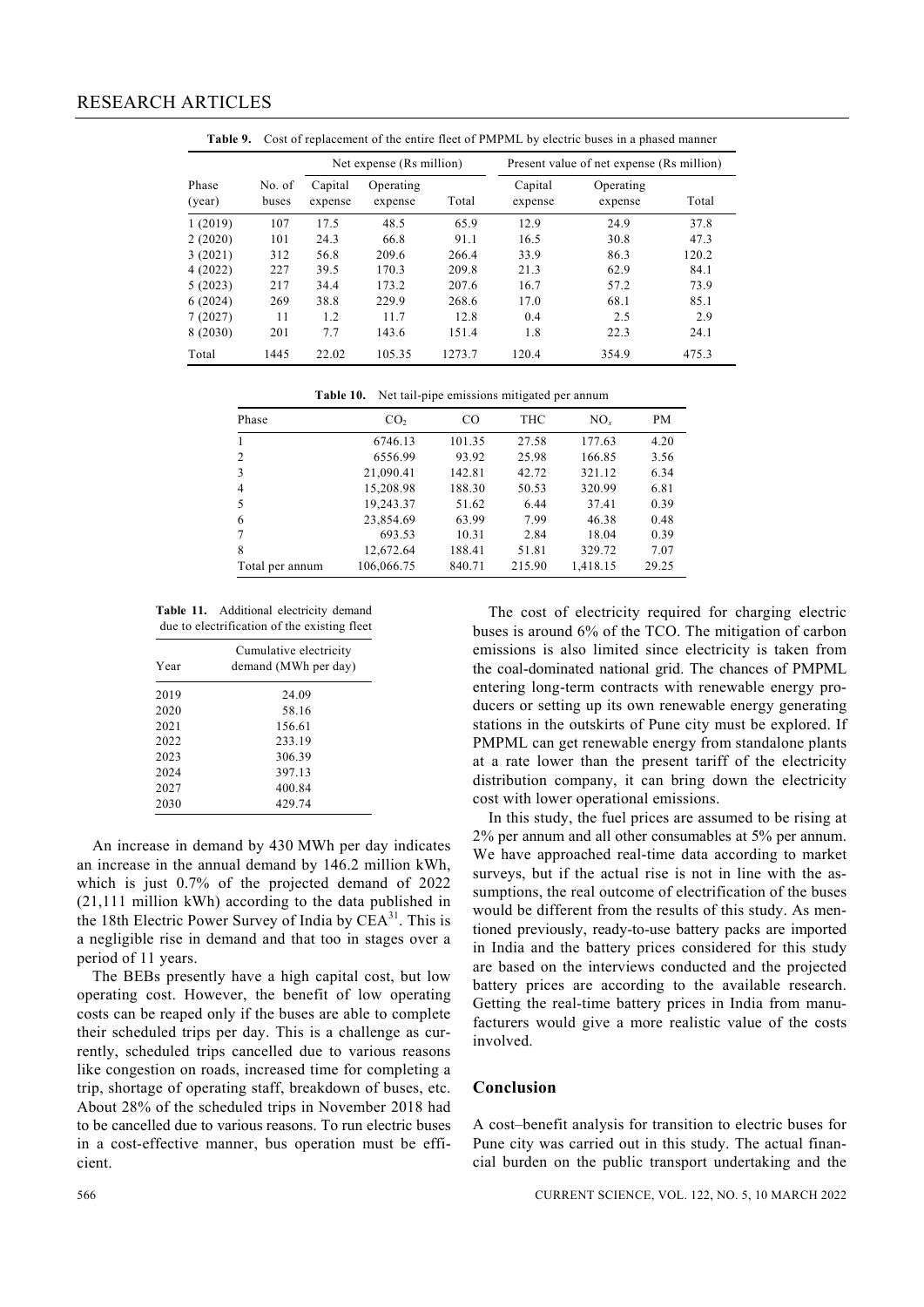commuters was estimated and compared with the emissions and pollution reduction benefits that such a transition offers.

 The analysis shows that even in the BAU scenario, it is viable to use battery-operated, electric AC buses which have CPK of Rs 50.28 compared to AC diesel and hybrid buses which have CPK of Rs 54.63 and Rs 56.07 respectively. However, AC buses are overall more expensive compared to non-AC buses and in the public bus transport segment, non-AC CNG buses are still the cheapest at a CPK of Rs 38.25. The analysis of emissions in the BAU scenario shows that while electric buses reduce local environmental pollution, the decrease in net carbon emissions is limited as the grid-based electricity that will be used would still primarily come from coal-fired thermal power plants. The mitigation of tail-pipe emissions for a cleaner local environment would come at a certain cost. Even if the cost of batteries reduces at a rate of around 10% per annum and interest-free loans are availed by the transport utility, CPK of an electric bus would be Rs 43.10, which is around Rs 4 more than that of a non-AC CNG buses. Based on the assumptions made in this study, it is possible that the AC electric buses would be at parity with non-AC CNG buses around the year 2023. However, to avoid financial burden on public transport utilities all at once, even when parity is achieved, a phase-wise replacement of the existing fleet is suggested based on the age of the buses.

 Transitioning to electric buses in the public transport also requires an overhaul of repair services, infrastructure and skilled manpower. For example, the structure of automobile maintenance courses in industrial and vocational training institutions will need to be modified for this shift from ICE-based technology to electric motorsbased technology. Such changes and knowledge upgradation are necessary not only in the automobile industry, but all the allied industries that support it.

 Further, even as the cost of battery replacement is borne by the State Transport Understandings (STUs), little attention has been given to the disposal of used batteries. This will add significantly to environmental pollution if proper means of disposing the batteries or recycling them are not available. The normal convention is that an electric vehicle battery needs to be replaced once it reaches 80% of its full capacity. This means that the battery disposed by the

**Table 12.** Rates for operations of electric buses in various cities

| City                          | Bus size (m) | Rate (Rs) quoted (per km)                                                                                      |
|-------------------------------|--------------|----------------------------------------------------------------------------------------------------------------|
| Bengaluru                     | 9<br>12      | $29.28 +$ electricity charges<br>$37.35 +$ electricity charges                                                 |
| Hyderabad                     | 9<br>12      | $36 +$ electricity charges<br>$40.3 +$ electricity charges                                                     |
| Ahmedabad<br>Mumbai<br>Jaipur | 9<br>9       | 48 (including electricity charges)<br>57 (including electricity charges)<br>70 (including electricity charges) |

CURRENT SCIENCE, VOL. 122, NO. 5, 10 MARCH 2022 567

vehicle can still be used for static purposes, where space constraints do not exist. So they can be used in PMPML buildings as inverter batteries or for rooftop solar units. These batteries can also be used in solar or wind energy farms for off-grid storage. Therefore, there are many indirect costs, even as there are some benefits, involved in this transition.

 In 2017, the southeastern city of Shenzhen in China declared that all of its  $16,359$  buses were electric<sup>4</sup>. The city started the electrification of buses in 2012 and gradually replaced the entire fleet over the span of five years. Shenzhen was able to achieve its target by availing local and national subsidies from the Government, leasing some buses directly from bus manufacturers, developing optimum charging infrastructure and making it available for private vehicles to generate revenue, and availing lifetime warranties from battery manufacturers. According to a study conducted by the World Bank and Global Environment facility, the TCO of e-buses in Shenzhen as of 2016 (including procurement, energy and maintenance costs over an eight-year period) was US\$ 375,457, almost the same as that of a diesel bus  $(US\$   $342,855)^4$ . Shenzhen's experience proves that it is possible for cities to cost-effectively electrify their bus fleets. According to the report released by UITP India<sup>36</sup> on the status of electric bus procurement in the country, different cities have managed to procure at different rates. Table 12 shows the rates that various cities have received for operation of electric buses. It can be observed that rates quoted for various cities vary largely.

 The present study evaluates the real cost of introducing electric buses in a fleet. The findings clearly show the high economic burden of such a shift. However, the benefits for local environmental protection may make the transition necessary. Innovative financing mechanisms need to be explored to reduce the financial burden of high capital cost on transport utilities and citizens till the electric buses become financially viable.

<sup>1.</sup> KPMG, Reimagining public transport in India. KPMG International Cooperative. (on-line) October 2017; https://assets.kpmg/ content/dam/kpmg/in/pdf/2017/10/Reimagining-public-transport. pdf (accessed on 20 October 2018).

<sup>2.</sup> *Economic Times*, India launches first auction of exploration blocks under new licensing policy (on-line), 18 January 2018; https:// economictimes.indiatimes.com/industry/energy/oil-gas/india-launches-first-auction-of-exploration-blocks-under-new-licensing-policy/ articleshow/62557212.cms (accessed on 22 November 2018).

<sup>3.</sup> Dhar, S. and Shukla, P. R., Low carbon scenarios for transport in India: co-benefits analysis. *Energy Policy*, 2015, **81**, 186–198; https://doi.org/10.1016/j.enpol.2014.11.026.

<sup>4.</sup> Xue, L. and Zhou, W., How did Shenzhen, China build world's largest electric bus fleet? World Resources Institute, Shenzhen, China, 2018; https://www.wri.org/insights/how-did-shenzhen-chinabuild-worlds-largest-electric-bus-fleet (accessed on 5 November 2018).

<sup>5.</sup> Adheesh, S., Vasisht, S. and Ramasesha, K., Air-pollution and economics: diesel bus versus electric bus. *Curr. Sci.*, 2016, **110**, 858–862.